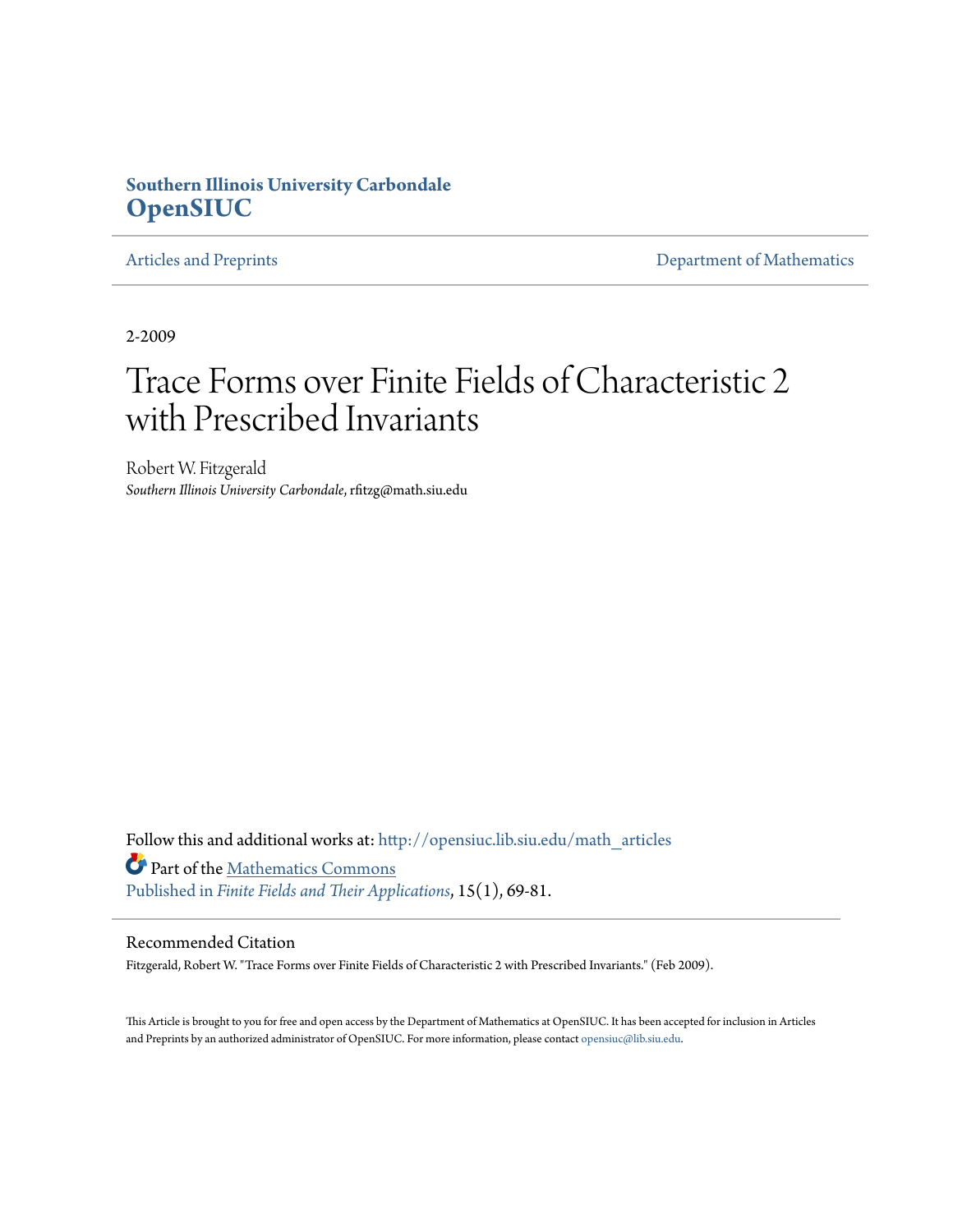## Trace forms over finite fields of characteristic 2 with prescribed invariants

Robert W. Fitzgerald

#### Abstract

Set  $F = \mathbf{F_2}$  and  $K = \mathbf{F_{2^k}}$ . Let

$$
R(x) = \sum_{i=0}^{m} \epsilon_i x^{2^i},
$$

with each  $\epsilon_i \in \{0, 1\}$ . Our trace forms are the quadratic forms  $Q_R^K : K \to F$ given by  $Q_R^K(x) = \text{tr}_{K/F}(xR(x))$ . These trace forms have appeared in a variety of contexts. They have been used to compute weight enumerators of certain binary codes [1, 2], to construct curves with many rational points and the associated trace codes [5], as part of an authentication scheme [3], and to construct certain binary sequences in [7, 8, 6].

In each of these applications one wants the number of solutions (in  $K$ ) to  $Q_R^K(x) = 0$ , denoted by  $N(Q_R^K)$ . This is easily worked out (see [10], 6.26,6.32) in terms of the standard classification of quadratic forms:

$$
N(Q_R^K) = \frac{1}{2}(2^k + \Lambda(Q_R^K)\sqrt{2^{k+r(Q_R^K)}}),
$$
\n(1)

where  $r(Q_R^K) = \dim \operatorname{rad}(Q_R^K)$  and

$$
\Lambda(Q_R^K) = \begin{cases} 0, & \text{if } Q_R^K \simeq z^2 + \sum_{i=1}^v x_i y_i \\ 1, & \text{if } Q_R^K \simeq \sum_{i=1}^v x_i y_i \\ -1, & \text{if } Q_R^K \simeq x_1^2 + y_1^2 + \sum_{i=1}^v x_i y_i. \end{cases}
$$

However, given  $R$  and  $K$ , there is no simple way to determine the invariants  $r(Q_R^K)$  and  $\Lambda(Q_R^K)$ . The only known results cover the case of one-term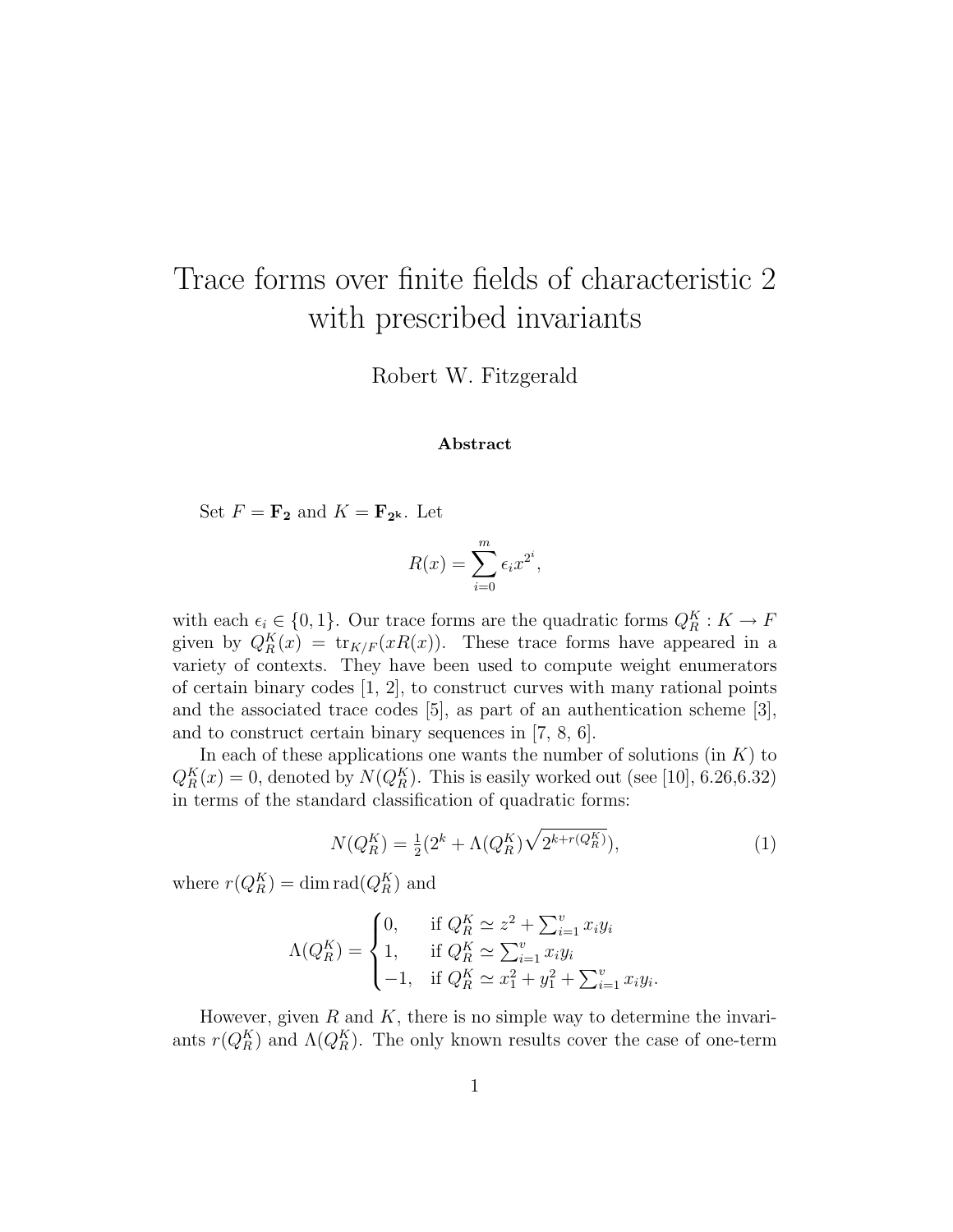R [8] and two-term R [4]. Here we solve the inverse problem: Given  $K$ , determine all possible pairs of invariants  $(r, \Lambda)$  and construct the R with these invariants. We use this to construct new maximal Artin-Schreier curves.

### 1 General Results

We fix the notation. When R is fixed, we write  $r(k)$  for dim  $\text{rad}(Q_R^K)$  and We fix the notation. When *R* is fixed, we write  $r(k)$  for difficulties  $\Lambda(k)$  for  $\Lambda(Q_K^K)$ . For a linearized polynomial  $L(x) = \sum a_i x^{2^i}$  over *K*, we set  $L_{dn}(x) = \sum a_i x^i$ . And for a polynomial  $\ell(x) = \sum a_i x^i$  over *K*, w set  $L_{dn}(x) = \sum a_i x^2$ .<br>  $\ell_{up}(x) = \sum a_i x^2$ .<br>
Given  $R(x) = \sum_{i=0}^h a_i x^2$ , we set

$$
R^*(x) = \sum_{i=1}^h a_i (x^{2^{h+i}} + x^{2^{h-i}}).
$$

Note that  $(R^*)_{dn}(1) = 0$ . Set  $f^{(r)}(x) = x^d f(1/x)$ , where  $d = \deg f$ . Then f is self-reciprocal iff  $f(x) = f^{(r)}(x)$ .

Let d be odd. We need to distinguish two cases. We say d is in Case 1 when  $-1$  is a power of 2 modulo d. We write  $\eta(d) = 1$  to indicate Case 1 and let  $w(d)$  be the least positive integer with  $2^w \equiv -1 \pmod{d}$ . We say d is in Case 2 when  $-1$  is not a power of 2 modulo d. We write  $\eta(d) = 0$  to indicate Case 2 and let  $w(d)$  be the least positive integer with  $2^w \equiv 1 \pmod{d}$ . Note that

$$
2^{w(d)} \equiv (-1)^{\eta(d)} \pmod{d}
$$

in either case.

We summarize the known results on factors of  $x^k + 1$ .

**Lemma 1.1.** 1. If  $k = tn$  where t is a 2-power and n is odd then  $x^{k} + 1 =$ Lemma 1.1.  $d_{d|n} Q_d(x)^t$ , where  $Q_d$  is the cyclotomic polynomial of order d.

- 2. Let d be odd. Set  $\nu(d) = \varphi(d)/(2w(d)).$ 
	- (a) In Case 1,  $Q_d(x)$  factors as a product of  $\nu(d)$  many (distinct) irreducible, self-reciprocal polynomials of degree  $2w(d)$ .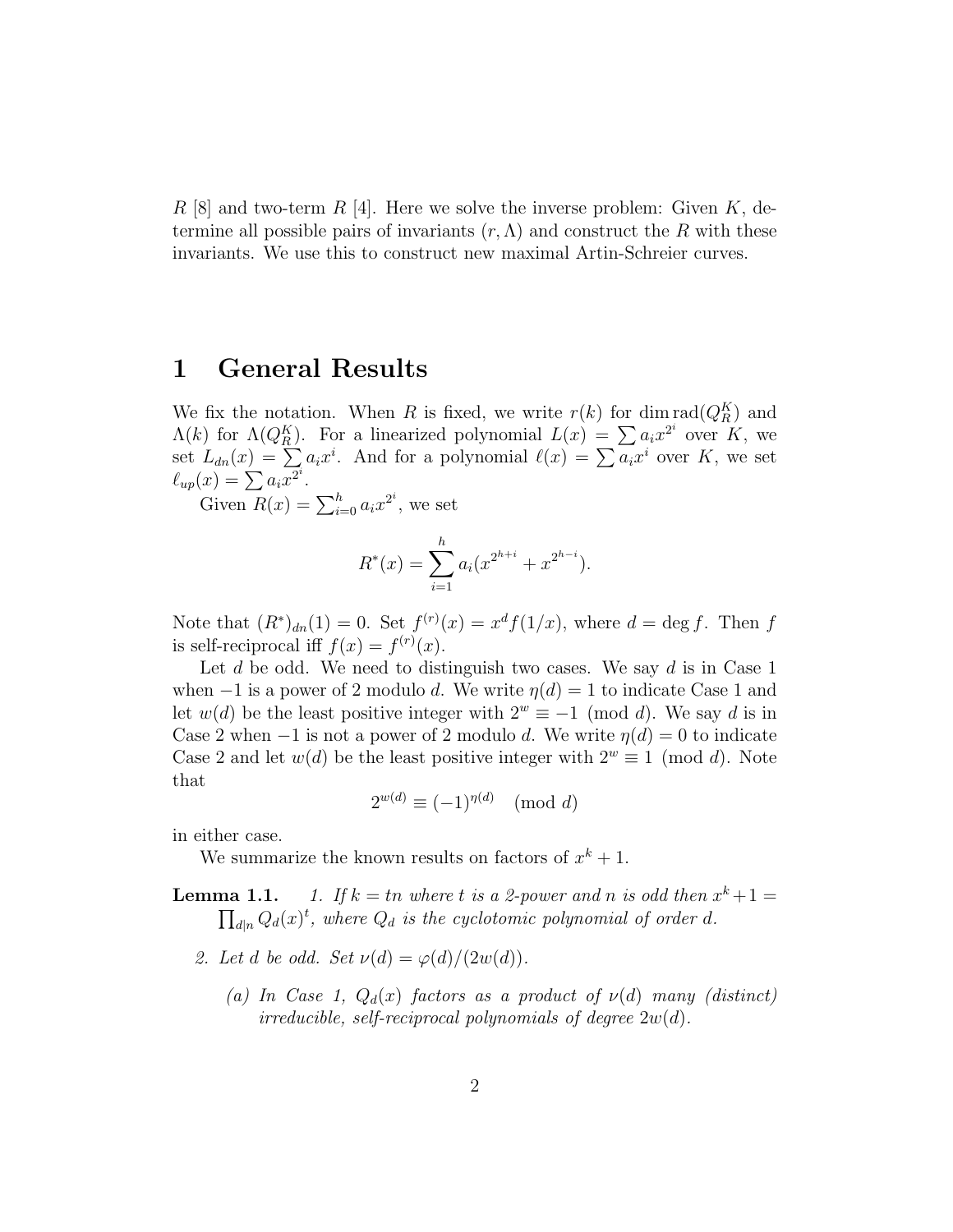(b) In Case 2,  $Q_d(x)$  factors as a product of  $\nu(d)$  many (distinct) pairs  $f(x)f^{(r)}(x)$ , where  $f(x)$  is irreducible, degree  $w(d)$ , and not self-reciprocal.

**Proof:** (1) follows from  $x^k + 1 = (x^n + 1)^t$  and (2) follows from [13]. We will use the term self-reciprocal factor of  $Q_d(x)$ , d odd, to mean irreducible, self-reciprocal factors in Case 1 and pairs  $f(x)f^{(r)}(x)$  with  $f(x)$ irreducible in Case 2. Thus, in either case,  $Q_d(x)$  is a product of  $\nu(d)$  many (distinct) self-reciprocal factors of degree  $2w(d)$ .

The key result is:

**Proposition 1.2.** dim  $\text{rad}(Q_R^K) = \text{deg}(x^k + 1, (R^*)_{dn}(x)).$ 

**Proof:** Now  $\alpha \in \text{rad}(Q_R^K)$  iff  $\alpha \in K$  and  $R^*(\alpha) = 0$  by [6] Lemma 8. Since the roots of  $x^{2^k} + x$  are distinct, we have

$$
| \text{rad}(Q_R^K) | = \deg(x^{2^k} + x, R^*(x))
$$
  
= 
$$
\deg(x^k + 1, (R^*)_{dn}(x))_{up}
$$
  
= 
$$
2^{\deg(x^k + 1, (R^*)_{dn}(x))}.
$$

We have used that for linearized  $L_1$  and  $L_2$  that  $(L_1, L_2) = ((L_1)<sub>dn</sub>, (L_2)<sub>dn</sub>)<sub>up</sub>$ , by [10], p. 111. Hence the result follows.

The following is a substantial improvement over [4] Theorem 3.3.

**Theorem 1.3.** Write  $k = tn$  with t a 2-power and n odd. Set  $T = \mathbf{F_{2t}}$  and  $D = \{d : d | n, d > 1\}.$  Then:

- 1.  $r(Q_R^K) = s_1 +$  $\overline{ }$  $_{d\in D}$   $2s_dw(d)$  for some  $s_d$  such that
	- (a) if  $t = 1$  then  $s_1 = 1$ ;
	- (b) if  $t > 1$  then  $s_1$  is even and  $0 < s_1 \le t$ ;
	- (c) for  $d \in D$ ,  $0 \leq s_d \leq t\nu(d)$ .
- 2.  $\Lambda(Q_R^K) = (-1)^{\sum_D s_d \eta(d)} \left(\frac{2}{n}\right)$ n  $\int^t \Lambda(Q_R^T)$ . Here  $\left(\frac{2}{n}\right)$ n ¢ is the Jacobi symbol, detecting whether or not 2 is a square modulo n.

**Proof:** (1) If irreducible f divides  $(R^*)_{dn}$  then so does  $f^{(r)}$  since  $(R^*)_{dn}$ is self-reciprocal. Hence Lemma 1.1 yields:

$$
(x^{k} + 1, (R^{*})_{dn}) = (x + 1)^{s_1} \prod_{d \in D} \prod_{i=1}^{\nu(d)} g_i^d(x)^{u_i(d)},
$$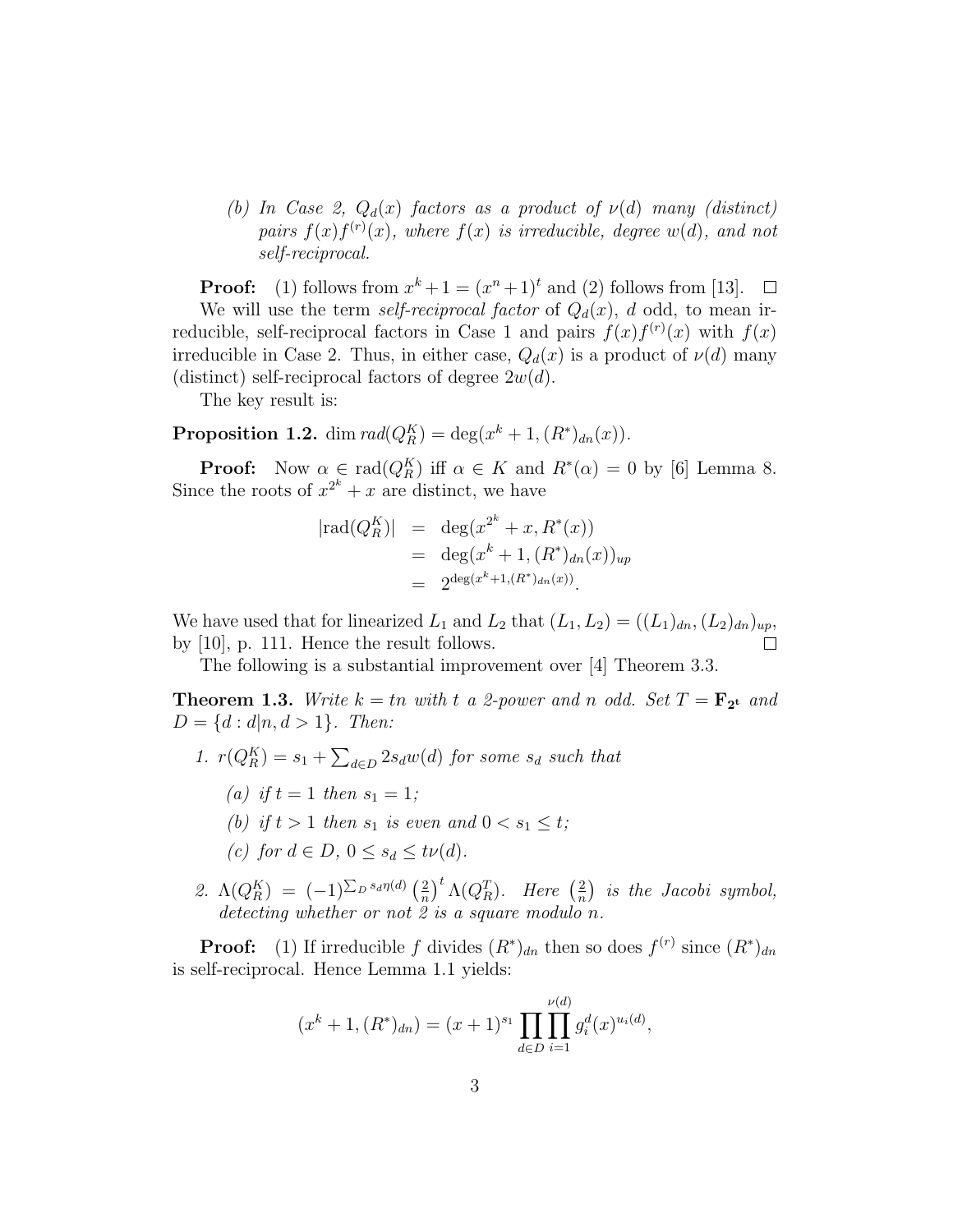where the  $g_i^d$  are the self-reciprocal factors of  $Q_d$  and  $0 \leq u_i(d) \leq t$ . Set where the<br> $s_d = \sum_{i=1}^{\nu(d)}$  $\frac{\nu(a)}{i=1} u_i(d)$ . Note that  $0 \le s_d \le t\nu(d)$ . Then 1.2 gives

$$
r(Q_R^K) = s_1 + \sum_{d \in D} s_d \cdot 2w(d).
$$

We check the bounds on  $s_1$ . First,  $(R^*)_{dn}$  and  $x^k + 1$  are both divisible by  $x + 1$  so that  $s_1 \geq 1$ . And  $s_1 \leq t$  as t is the highest power of  $x + 1$ dividing  $x^k + 1$ . If  $t = 1$  then  $s_1 = 1$ . Suppose  $t > 1$ . Suppose, by way of contradiction, that  $s_1$  is odd. In particular,  $s_1 < t$  so that  $(x+1)^{s_1+1}$  divides  $x^{k}+1=(x^{n}+1)^{t}$ . Write  $(R^{*})_{dn}=h(x)\cdot(x^{k}+1,(R^{*})_{dn})$  for some  $h(x)$ . Then  $h(x)$  is self-reciprocal and deg  $h(x)$  is odd. Then  $h(1) = 0$  and so  $(x + 1)^{s_1+1}$ also divides  $(R^*)_{dn}$ , contrary to the assumption that  $s_1$  is the highest power of  $x + 1$  dividing both  $x^k + 1$  and  $(R^*)_{dn}$ . Hence  $s_1$  is even.

(2) Let p be an odd prime dividing n. Write  $n = p^{\ell}m$  where  $(p, m) = 1$ . Note that  $k = p^{\ell} t m$ . Set

$$
D_0 = \{d \in D : p | d\}
$$
  

$$
D_1 = \{d \in D : p \nmid d\} = \{\text{divisors } d > 1 \text{ of } m\}.
$$

For  $E = \mathbf{F}_{2^e}$  recall that we write  $r(e)$  for  $r(Q_R^E)$  and  $\Lambda(e)$  for  $\Lambda(Q_R^E)$ . By [4] Theorem 3.1,

$$
\Lambda(k)2^{\frac{1}{2}(r(k)-r(tm))} \equiv \left(\frac{2}{p^{\ell}}\right)^{t} \Lambda(tm) \pmod{p}.
$$

As  $x^{tm} + 1$  divides  $x^{k} + 1$ , we have

$$
(xm + 1, (R*)dn) = (x + 1)s1 \prod_{d \in D_1} \prod_{i=1}^{\nu(d)} g_i^d(x)^{u_i(x)},
$$

for the same  $s_1$  and  $u_i(d)$  as before. So

$$
r(m) = s_1 + \sum_{d \in D_1} s_d \cdot 2w(d)
$$
  

$$
r(k) - r(m) = \sum_{d \in D_0} s_d \cdot 2w(d)
$$
  

$$
2^{\frac{1}{2}(r(k) - r(m))} = 2^{\sum_{D_0} s_d w(d)} \equiv (-1)^{\sum_{D_0} s_d \eta(d)} \pmod{p},
$$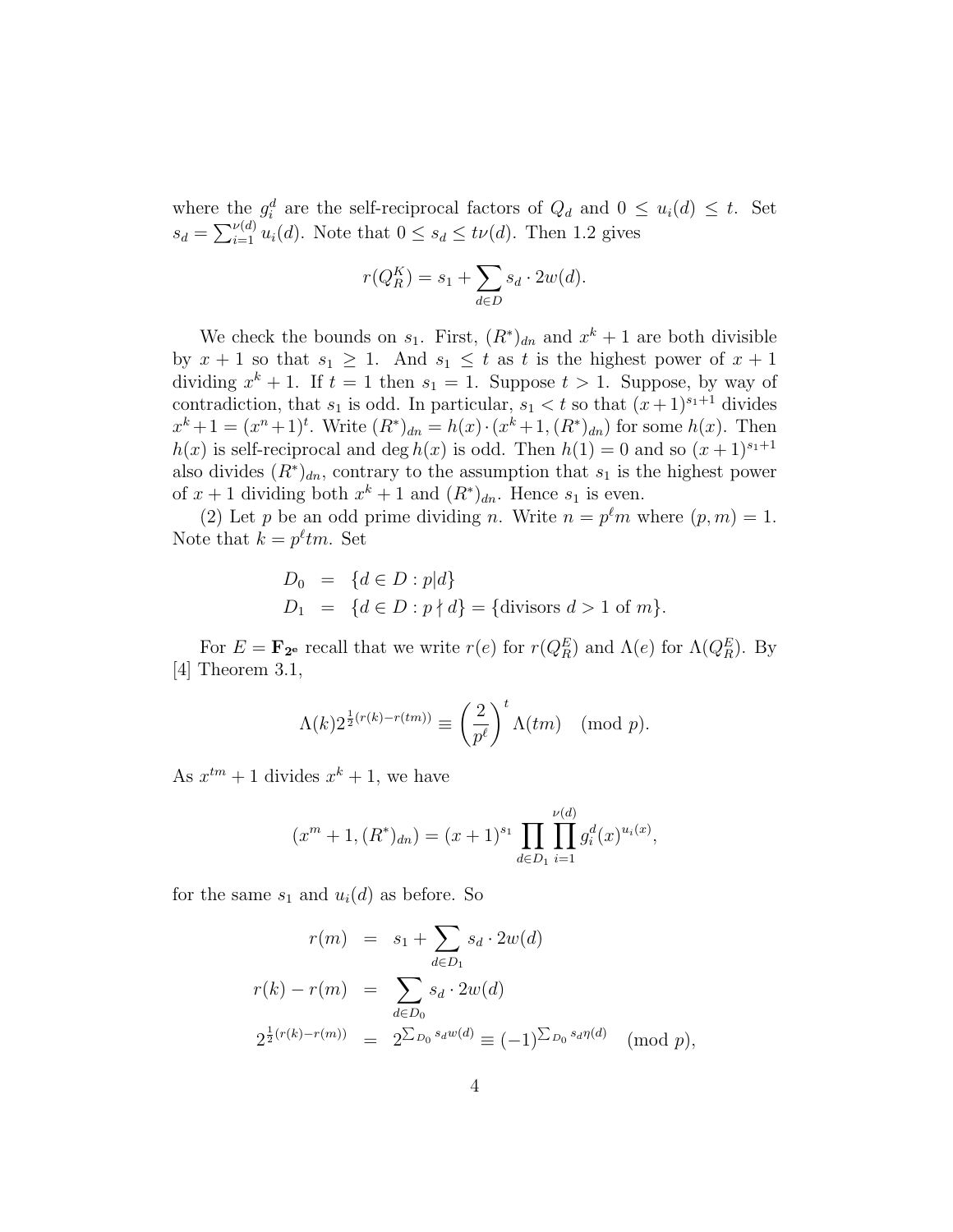as p divides each  $d \in D_0$ . Then

$$
\Lambda(k) = \left(\frac{2}{p^{\ell}}\right)^t (-1)^{\sum_{D_0} s_d \eta(d)} \Lambda(tm).
$$

A simple induction argument completes the proof.

$$
\qquad \qquad \Box
$$

The proof of 1.3 shows that every possible pair of invariants  $(r, \Lambda)$  does in fact arise. We record this as:

**Corollary 1.4.** Write  $d = tn$  as before. Suppose  $s_1$  and  $s_d, d \in D$  satisfy the conditions of Theorem 1.3. Then  $r(Q_R^K) = s_1 + \sum_D 2s_dw(d)$  iff

$$
(R^*)_{dn} = h(x)(x+1)^{s_1} \prod_{d \in D} \prod_{i=1}^{\nu(d)} g_i^d(x)^{u_i(d)},
$$

where the  $g_i^d$  are self-reciprocal factors of  $Q_d(x)$ ,  $s_d =$  $\nabla$  $\nu$ (d)  $\prod_{i=1}^{\nu(d)} u_i(d)$  and  $h(x)$ where the  $g_i$  are set-rectprocal jactors by  $\alpha$ <br>is self-reciprocal and prime to  $(x^k + 1)/\sqrt{11}$ D  $\frac{l}{l}$  $g_i^d(x)^{u_i(d)}$ .

We note that if the coefficients,  $a_i$ , of R are allowed to take on any value in K then every quadratic form over K arises as a  $Q_R^K$  (for some R) [5] Proposition 1.1, and so all invariant pairs are possible. Thus 1.3 gives the restrictions on the quadratic forms  $Q_R^K$  that follow from restricting the coefficients to 0, 1.

### 2 When  $k$  is prime

**Example 2.1.** Suppose  $k = 43$ . Here we are in Case 1,  $w(k) = 7$  and 2 is not a square modulo k. Say  $R(1) = 0$  so that  $\Lambda(1) = 1$  (see [4] Corollary 3.4). The possible values of  $(r(Q_R^K), \Lambda(Q_R^K))$  are:

$$
(1, -1) \qquad (15, +1) \qquad (29, -1) \qquad (43, +1).
$$

We construct all  $R(x)$  of degree  $2^9$  with  $r(Q_R^K) = 15$  and  $\Lambda(Q_R^K) = +1$ . First,  $x^{43} + 1 = (x+1)f_1f_2f_3$  where

$$
f_1 = x^{14} + x^{13} + x^{11} + x^7 + x^3 + x + 1
$$
  
\n
$$
f_2 = x^{14} + x^{12} + x^{10} + x^7 + x^4 + x^2 + 1
$$
  
\n
$$
f_3 = x^{14} + x^{11} + x^{10} + x^9 + x^8 + x^7 + x^6 + x^5 + x^4 + x^3 + 1.
$$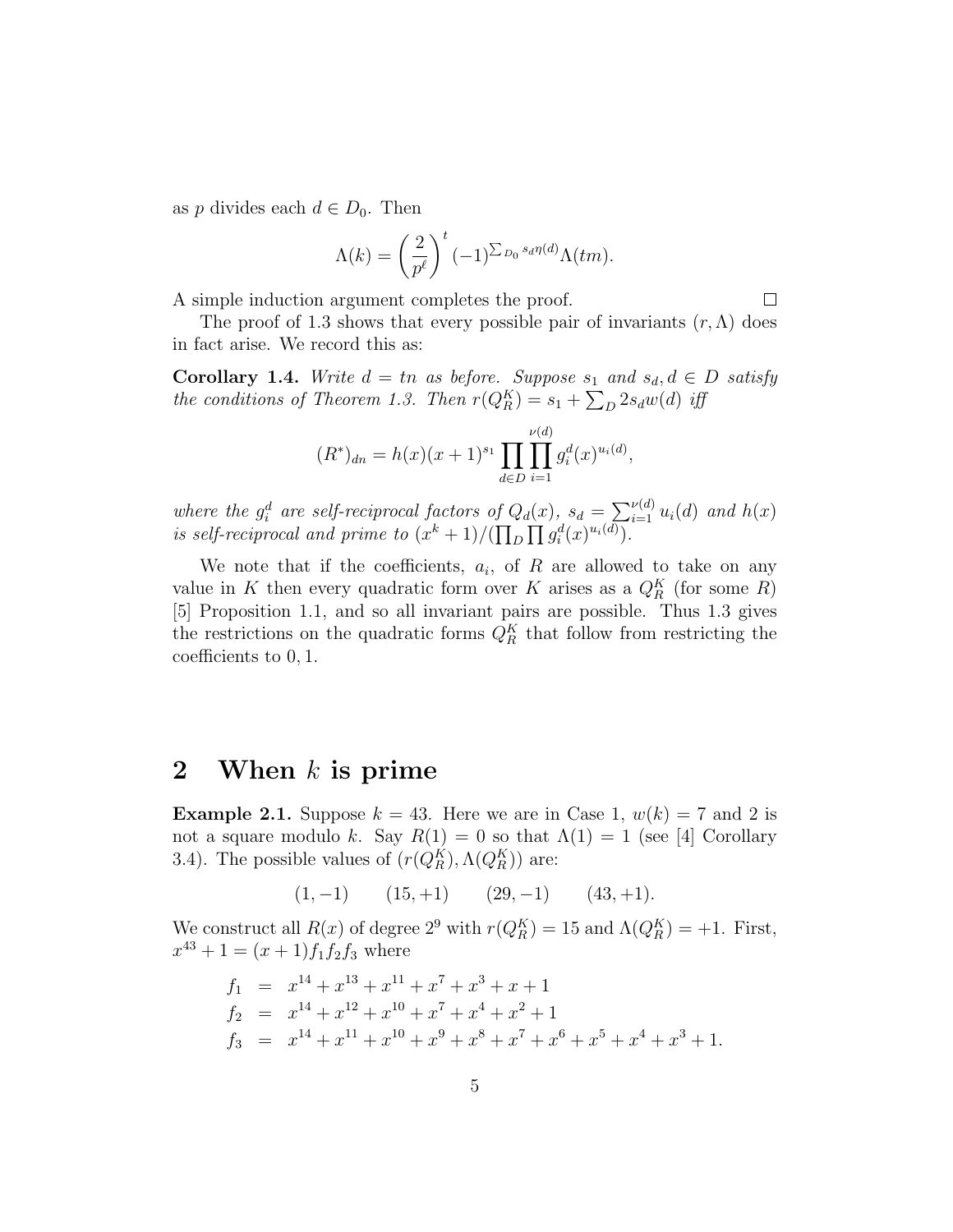Then  $(R^*)_{dn} = h(x)f_i$  for some i and some self-reciprocal h of degree 4 with  $h(1) = 0$ . There are only two choices for h, namely,  $h_1 = x^4 + 1$  and  $h_2 = x^4 + x^3 + x^2 + x + 1$ . So there are six choices for  $(R^*)_{dn}$ . Note that R and  $R + x$  yield the same  $R^*$ , so we take whichever of R,  $R + x$  satisfies  $R(1) = 0$ . We obtain:

| $(R^*)_{dn}$ | R.                                                      |
|--------------|---------------------------------------------------------|
| $h_1f_1$     | $x^{2^9}+x^{2^6}+x^{2^4}+x^{2^3}$                       |
| $h_2f_1$     | $x^{2^9}+x^{2^8}+x^{2^5}+x^{2^3}$                       |
| $h_1f_2$     | $x^{2^9} + x^{2^8} + x^{2^6} + x^{2^5} + x^{2^4} + x$   |
| $h_2f_2$     | $x^{2^9} + x^{2^7} + x^{2^5} + x^{2^4} + x^{2^3} + x^2$ |
| $h_1f_3$     | $x^{2^9} + x^{2^7} + x^{2^3} + x^{2^2} + x^2 + x$       |
| $h_2f_3$     | $x^{2^9} + x^{2^8} + x^{2^7} + x^{2^3}.$                |

The goal of this section is to imitate the example and count the number of R with a given pair of invariants  $(r, \Lambda)$ .

**Lemma 2.2.** Let d be even. Let  $f(x) \in F[x]$  be self-reciprocal of degree d and satisfy  $f(1) = 1$ . Let  $N > d$  be even. The number of self-reciprocal  $g(x) \in F[x]$  which are multiples of f, degree N and satisfy  $g(1) = 0$  is  $2^{\frac{1}{2}(N-d)-1}$ .

**Proof:** Write  $g(x) = h(x)f(x)$ . We require that  $h(x)$  be self-reciprocal, degree  $N - d$  and have  $h(1) = 0$ . The last condition implies that  $h(x)$  has no middle term (that is,  $x^{(N-d)/2}$ ). Thus  $h(x)$  is determined by the coefficients of  $x^i$ ,  $1 \leq i < \frac{1}{2}(N-d)$ , giving the result.  $\Box$ 

**Lemma 2.3.** Let  $f_1, f_2, \ldots, f_t$  be pairwise prime, self-reciprocal polynomials in  $F[x]$  of even degree d that satisfy  $f_i(1) = 1$ . Let N be even and set

$$
\ell = \min \left\{ \left\lceil \frac{N}{d} \right\rceil - 1, t \right\}.
$$

The number of self-reciprocal  $h(x) \in F[x]$  of degree N, prime to  $f_1 \cdot f_2 \cdot \cdots \cdot f_t$ and satisfying  $h(1) = 0$  is:

$$
\sum_{m=0}^{\ell}(-1)^m\binom{t}{m}2^{\frac{1}{2}(N-dm)-1}.
$$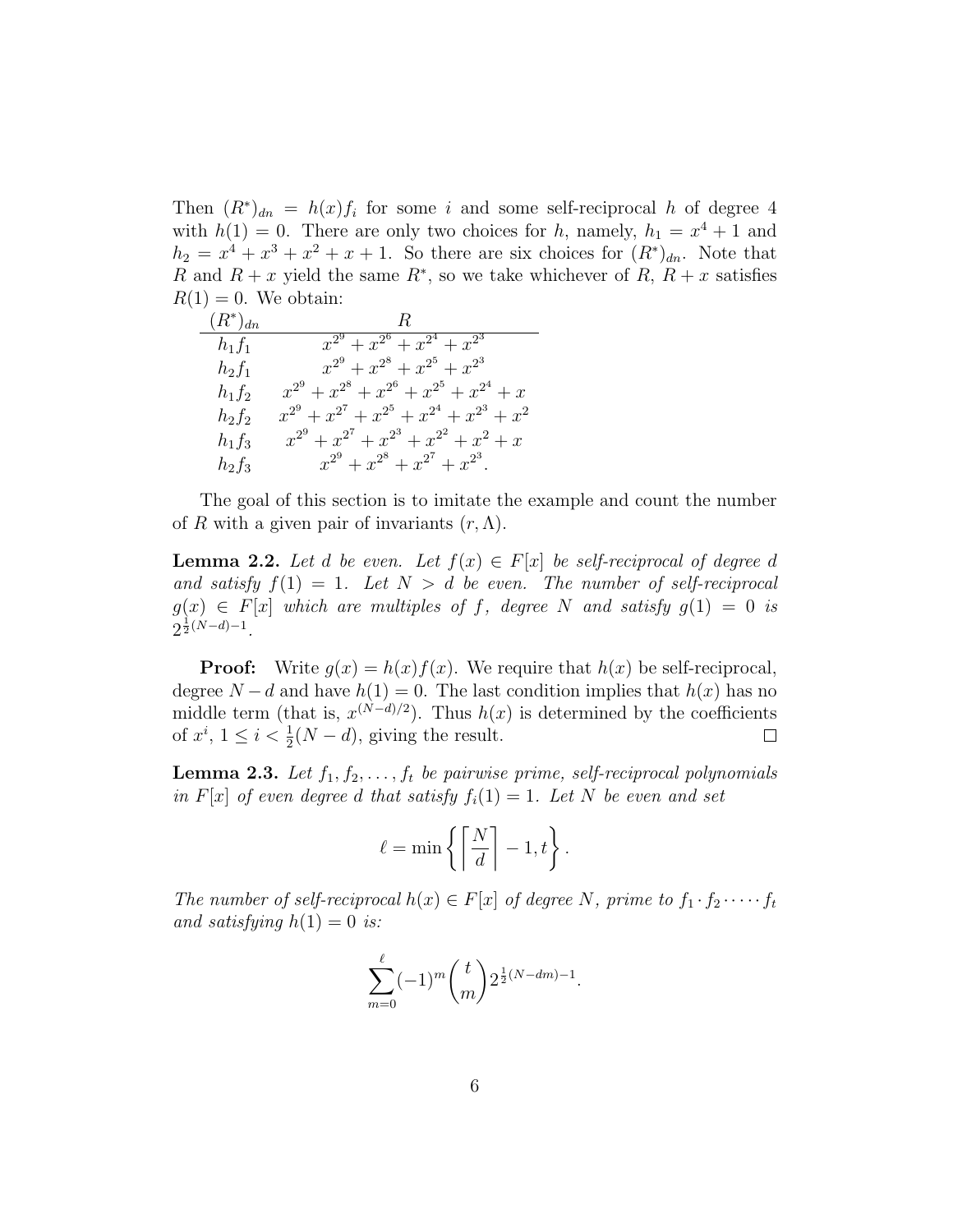**Proof:** Let  $M(f)$  denote the set of self-reciprocal polynomials  $h(x) \in$  $F[x]$  of degree N with  $h(1) = 0$  and  $f|h$ . Let

$$
M(f_{i_1}, f_{i_2}, \ldots, f_{i_m}) = \bigcap_{j=1}^m M(f_{i_j}),
$$

where  $m \leq t$ . If  $N \leq dm$  then  $M(f_{i_1},...,f_{i_m}) = \emptyset$  (if  $N = dm$  then we must have  $h(1) = 1$ , Otherwise,  $dm < N$  so that  $m \leq \ell$ . Apply 2.2 to  $f = f_{i_1} \cdot f_{i_2} \cdots f_{i_m}$  to get

$$
|M(f_{i-1}, f_{i_2}, \dots, f_{i_m})| = \begin{cases} 2^{\frac{1}{2}(N - dm) - 1}, & \text{if } m \le \ell \\ 0, & \text{if } m > \ell. \end{cases}
$$

The total number of self-reciprocal  $h(x)$  of degree N with  $h(1) = 0$  is  $2^{\frac{1}{2}N-1}$ . So the number of  $h(x)$  of the statement is:

$$
2^{\frac{1}{2}N-} - |\bigcup_{i=1}^{t} M(f_i)| = 2^{\frac{1}{2}N-1} - \sum_{m=1}^{t} \sum_{i_1 < \dots < i_m} |M(f_{i_1}, \dots, f_{i_m})|
$$
  

$$
= 2^{\frac{1}{2}N-1} - \sum_{m=1}^{\ell} (-1)^{m+1} {t \choose m} 2^{\frac{1}{2}(N-dm)-1}
$$
  

$$
= \sum_{m=0}^{\ell} (-1)^m {t \choose m} 2^{\frac{1}{2}(N-dm)-1}.
$$

 $\Box$ 

We continue to write  $\nu(k)$  for  $\varphi(k)/(2w(k))$ .

**Theorem 2.4.** Let  $k$  be a prime. For any  $R$ :

- 1. dim  $rad(Q_R^K) = 1 + 2sw(k)$  for some  $0 \leq s \leq v(k)$ .
- 2. If  $R(1) = 1$  then  $\Lambda(Q_R^K) = 0$ .
- 3. If  $R(1) = 0$  then  $\Lambda(Q_R^K) = (-1)^{s\eta(k)}(\frac{2}{k})$  $\frac{2}{k}$ .
- 4. The number of R of degree  $2^N$  with  $R(1) = 0$  and  $\dim rad(Q_R^K) =$  $1+2sw(k)$  is:

$$
{\nu(k) \choose s} \sum_{m=0}^{\ell} (-1)^m {\nu(k) - s \choose m} 2^{N - w(k)(s+m) - 1},
$$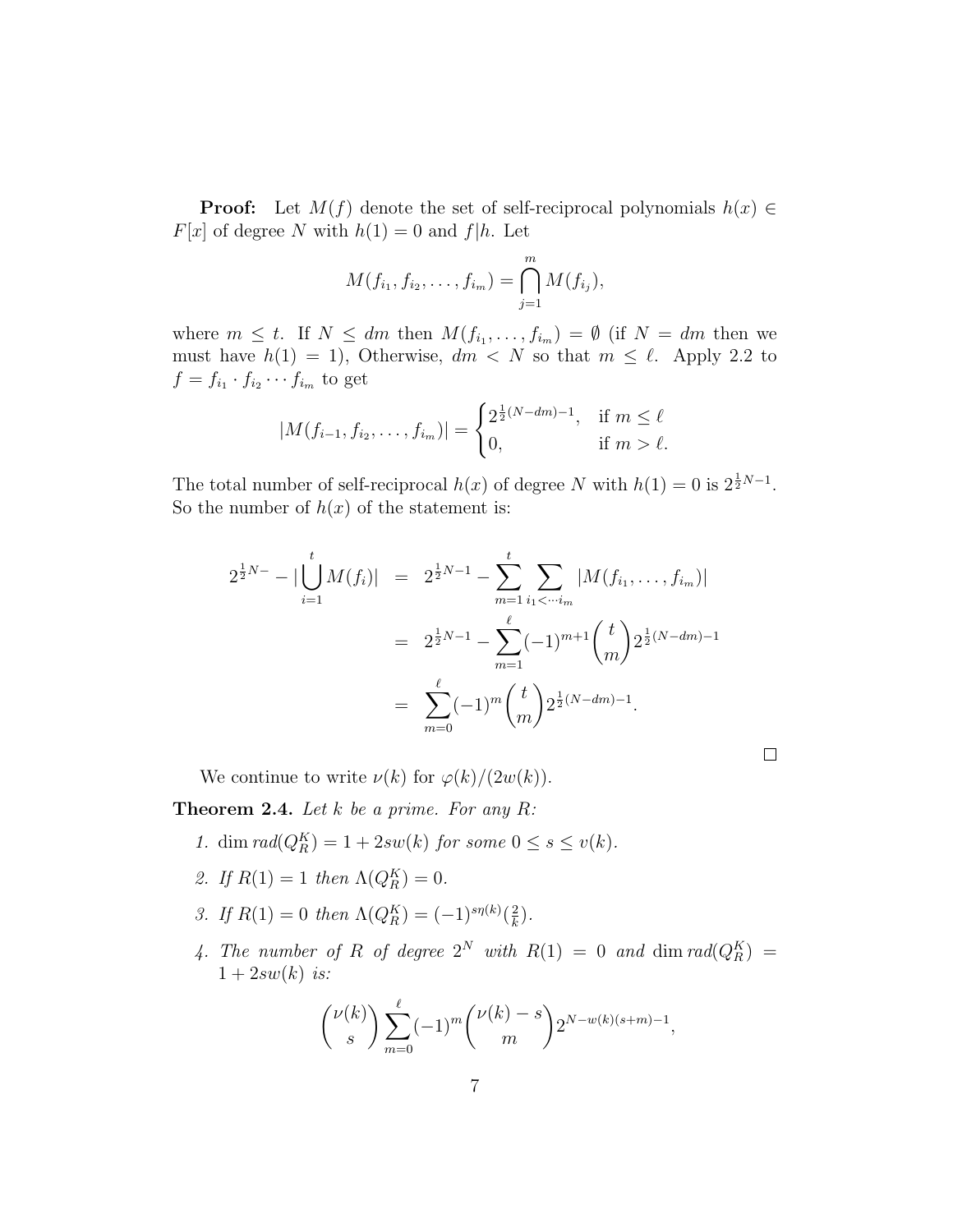where

$$
\ell = \min \left\{ \left\lceil \frac{N}{w(k)} \right\rceil - s - 1, \nu(k) - s \right\}.
$$

**Proof:** (1), (2) and (3) follow from Theorem 1.3. To prove (4), fix s. By Corollary 1.4,  $(x^k + 1, (R^*)_{dn})$  is  $x + 1$  times a product of s selfreciprocal factors of  $Q_k(x)$ , each of degree  $2w(k)$ .  $Q_k(x)$  has  $\nu(k)$  many selfreciprocal factors. Choose s of them, call their product g and let  $f_1, f_2, \ldots, f_t$ ,  $t = \nu(k) - s$ , be the other self-reciprocal factors. Then  $R^* = h(x)g(x)$  where  $h(x)$  is self-reciprocal,  $h(1) = 0$  (so that  $x + 1$  is a factor of  $R^*$ ), of degree  $2N - 2sw(k)$  (as deg  $R = 2^N$  iff deg  $R^* = 2N$ ) and  $h(x)$  is prime to g. Given this choice of the s factors then Lemma 2.3 gives the number of such  $h$ 's as:

$$
\sum_{m=0}^{\ell}(-1)^m {\binom{\nu(k)-s}{m}} 2^{\frac{1}{2}(2N-2sw(k)-m\cdot 2w(k))-1},
$$

where

$$
\ell = \min \left\{ \left\lceil \frac{2N - 2sw(k)}{2w(k)} \right\rceil - 1, \nu(k) - s \right\}
$$

$$
= \min \left\{ \left\lceil \frac{N}{w(k)} \right\rceil - s - 1, \nu(k) - s \right\}.
$$

Hence the number of  $R^*$  of degree  $2^{2N}$  with  $(x^k + 1, (R^*)_{dn}) = (x+1)g(x)$  is:

$$
{\nu(k) \choose s} \sum_{m=0}^{\ell} (-1)^m {\nu(k) - s \choose m} 2^{N - w(k)(s+m) - 1}.
$$

Both R and  $R + x$  yield the same  $R^*$  and exactly one of  $R, R + x$  maps 1 to 1. So the number of R with  $R(1) = 1$  and  $\dim \operatorname{rad}(Q_R^K) = 1 + 2sw(k)$  is given by the same formula.  $\Box$ 

One may easily check the formula on Example 2.1. There  $k = 43, w(k) =$ 7 and so  $\nu(k) = 3$ . The example considered R of degree 2<sup>9</sup> and  $r = 15$  (which is  $s = 1$ ). Then  $\ell = \min\{\lceil \frac{9}{7} - 1 - 1, 6 - 1\} = 0$  and the number of such R<br>is:  $\binom{3}{1}(-1)^0\binom{6-1}{0}2^{9-7-1} = 6$ , which agrees with the example. 1 ¢  $(-1)^{0}$ нен<br>∕6−1 0 ¢  $2^{9-7-1} = 6$ , which agrees with the example.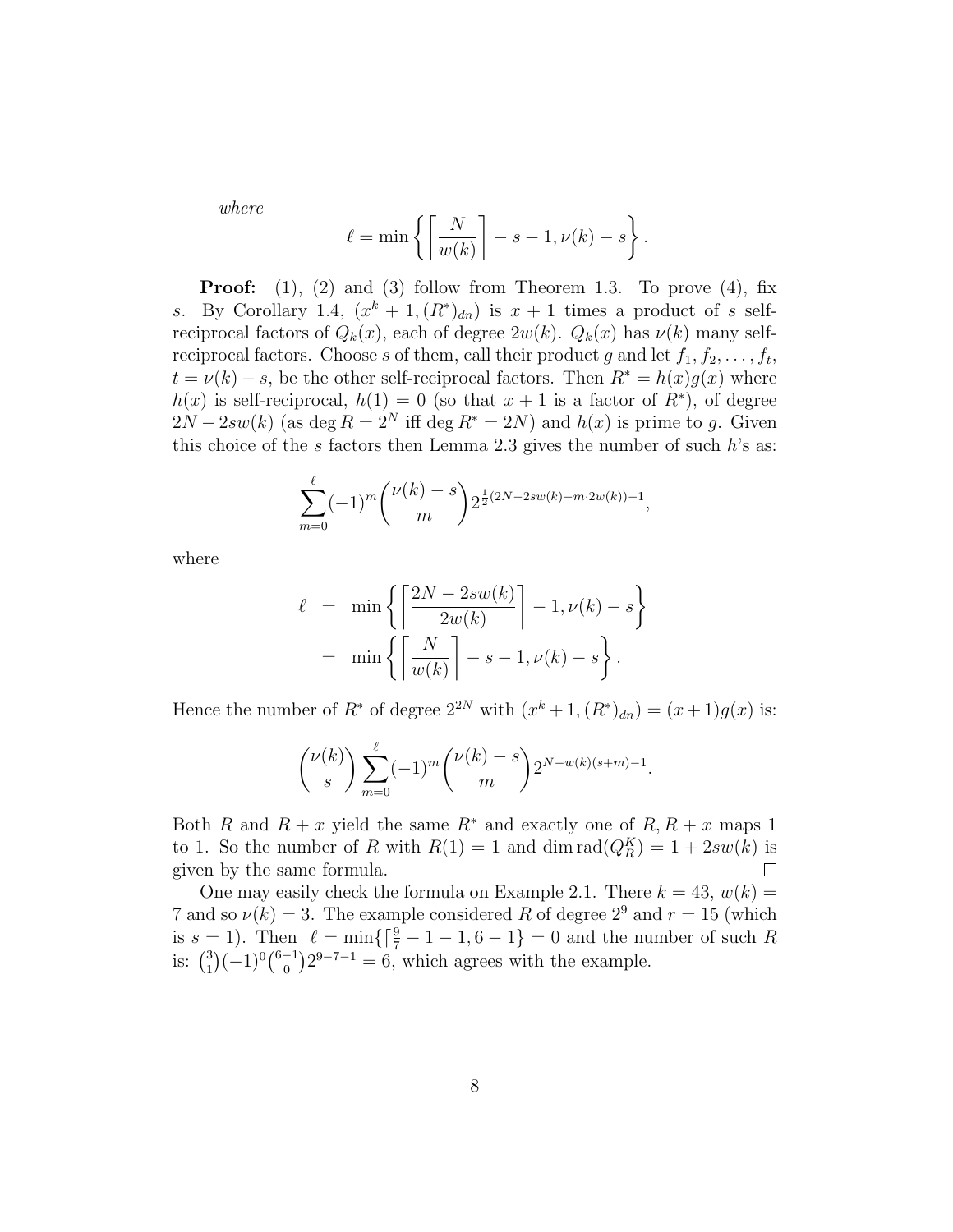#### 3 When  $k$  is a product of two primes

The values of  $w(d)$ , over divisors of k, are not independent. Thus the formulas for dim  $\text{rad}(Q_R^K)$  and  $\Lambda(Q_R^K)$  of Theorem 1.3 simplify. But the underlying number theory is complicated. We illustrate these points by considering the easy case of k being a product of two primes.

**Lemma 3.1.** Let p be an odd prime and let  $\epsilon = \pm 1$ .

- 1. If  $2^w \equiv \epsilon \pmod{p}$  then  $2^{wp} \equiv \epsilon \pmod{p^2}$ .
- 2.  $p^2$  is in Case 1 iff p is.
- 3.  $w(p^2) = w(p)$  or  $pw(p)$ .

**Proof:** (1) We have:

$$
2^{wp} - \epsilon = (2^{w} - \epsilon)(2^{w(p-1)} + \epsilon 2^{w(p-2)} + \cdots + \epsilon^{p-2}2^{w} + \epsilon^{p-1}).
$$

Modulo p, the second factor is  $pe^{p-1}$ . Thus  $p^2$  divides  $2^{wp} - \epsilon$ .

(2) If p is in Case 1 then  $2^w \equiv -1 \pmod{p}$  for some w. Then (1) shows  $p^2$  is also in Case 1. And if  $p^2$  is in Case 1 then  $2^v \equiv -1 \pmod{p^2}$  for some v. So  $2^v \equiv -1 \pmod{p}$  and p is in Case 1.

(3) We have  $w(p)|w(p^2)$  and by (1),  $w(p^2)|pw(p)$ .  $\Box$ 

**Remark 3.2.** It is possible for  $w(p^2)$  to equal  $w(p)$ , but exceedingly rare. If  $w(p^2) = w(p)$  then p is a Wieferich prime, meaning that  $2^{p-1} \equiv 1 \pmod{p^2}$ (see [11]). A computer search [9] has shown that the only Wieferich primes less than  $1.25 \times 10^{15}$  are 1093 and 3511. Both 1093 and 3511 satisfy  $w(p) =$  $w(p^2)$  (this can easily be checked with a computer). Further, 1093 is in Case 1 (with  $w(1093) = 182$ ) and 3511 is in Case 2 (with  $w(3511) = 1755$ ).

A typical simplification of Theorem 1.3 is:

**Corollary 3.3.** Let  $k = p^2$ , with p and odd prime that is not a Wieferich prime. Then

dim 
$$
rad(Q_R^K)
$$
 = 1 + (2s<sub>1</sub> + 2ps<sub>2</sub>)w(p)  
\n $\Lambda(Q_R^K)$  = (-1)<sup>(s<sub>1</sub>+s<sub>2</sub>)\eta(p)</sup> $\Lambda(1)$ .

 $\Box$ 

The simplification for Wieferich primes can also be easily worked out. In the next result,  $v_2(n)$  denotes the highest power of 2 dividing n.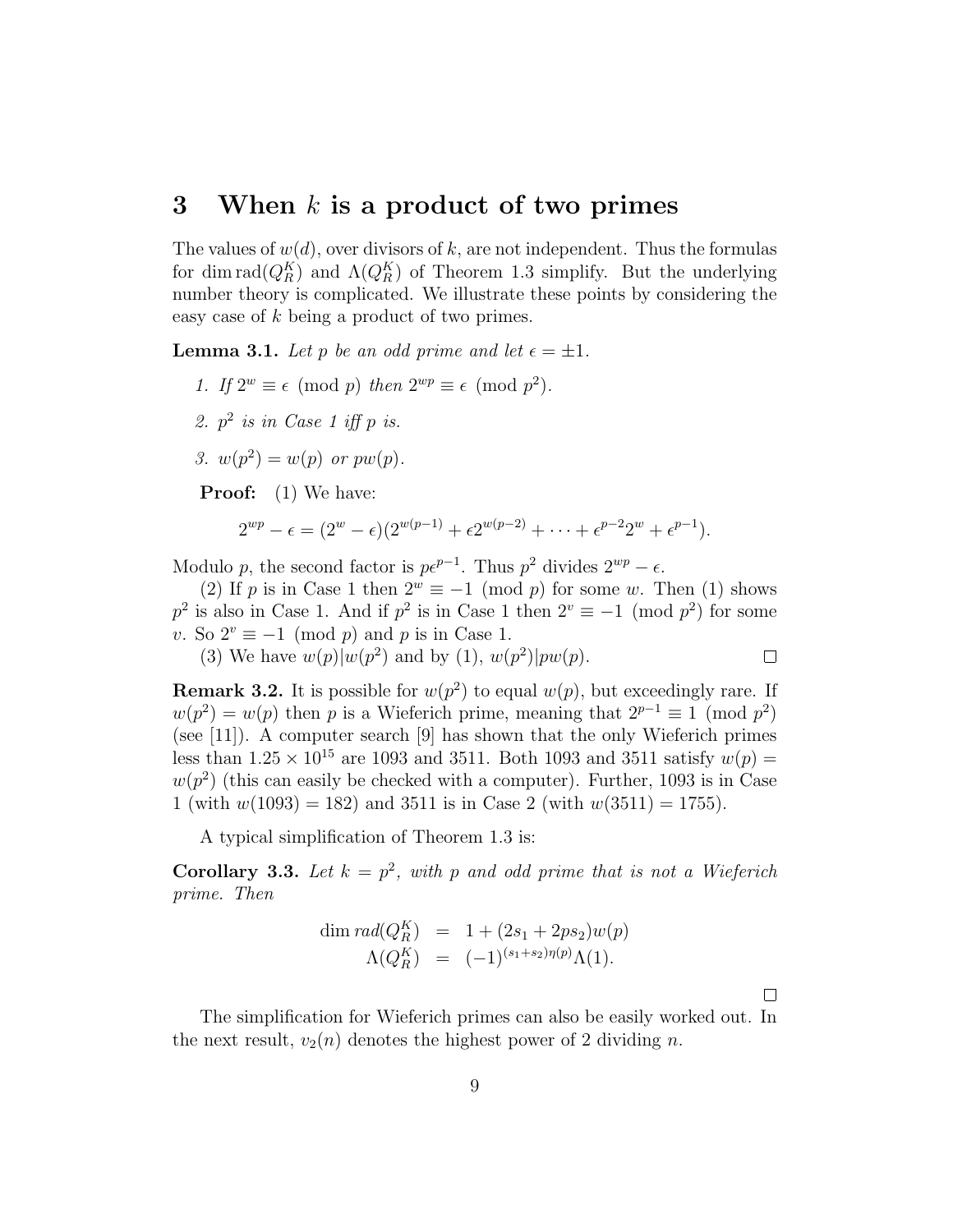Proposition 3.4. Let p and q be distinct odd primes.

- 1. pq is in Case 1 iff p and q are in Case 1 and also  $v_2(w(p)) = v_2(w(q))$ . In this case,  $w(pq) = lcm(w(p), w(q)).$
- 2. If p and q are in Case 1 and  $v_2(w(p)) \neq v_2(w(q))$  then  $w(pq) =$  $2lcm(w(p), w(q))$ .
- 3. If p is in Case 1 and q is in Case 2 then  $w(pq) = lcm(2w(p), w(q)).$
- 4. If p and q are in Case 2 then  $w(pq) = lcm(w(p), w(q)).$

**Proof:** (1) Suppose pq is in Case 1. Then  $2^{w(pq)}$  is -1 modulo pq, hence modulo  $p$  and  $q$ . So both  $p$  and  $q$  are in Case 1. We want to show that  $v_2(w(p)) = v_2(w(q))$ . Suppose instead that  $v_2(w(p)) < v_2(w(q))$ . Let  $L = \text{lcm}(w(p), w(q));$  note that  $L/w(p)$  is even. Now  $w(p)$  and  $w(q)$  divide  $w(pq)$  so L divides  $w(pq)$ . Hence  $w(pq)/w(p)$  is even. But  $2^{w(pq)} =$  $(2^{w(p)})^{w(pq)/w(p)} \equiv 1 \pmod{p}$  while  $2^{w(pq)} \equiv -1 \pmod{pq}$ , a contradiction. So  $v_2(w(p)) = v_2(w(q)).$ 

Conversely, suppose p and q are in Case 1 and  $v_2(w(p)) = v_2(w(q))$ . Then  $L/w(p)$  and  $L/w(q)$  are odd. So  $2^L$  is -1 modulo p and q, hence modulo pq. Thus pq is in Case 1. Note that  $w(pq)|L$  and clearly  $L|w(pq)$ . So  $w(pq) = \text{lcm}(w(p), w(q)).$ 

(2) Here pq is in Case 2 so that  $w(pq)$  is the order of 2 modulo pq. As p and q are in Case 1, the order of 2 modulo p is  $2w(p)$  and modulo q it is  $2w(q)$ . Hence  $w(pq) = 2 \text{lcm}(w(p), w(q))$ . Parts (3) and (4) are similar.  $\Box$ 

**Examples** (1) We consider  $k = 11 \cdot 43$ . We have  $p = 11$  is in Case 1 (with  $w(p) = 5$ ) and  $q = 43$  is also in Case 1 (with  $w(q) = 7$ ). Thus by (1) of Proposition 3.4 we have that k is in Case 1 and  $w(k) = 35$ . Theorem 1.3 becomes:

$$
\dim \operatorname{rad}(Q_R^K) = 1 + 10s_1 + 14s_2 + 70s_3
$$
  

$$
\Lambda(Q_R^K) = (-1)^{s_1 + s_2 + s_3} \Lambda(1),
$$

where  $0 \leq s_1 \leq 1, 0 \leq s_2 \leq 3$  and  $0 \leq s_3 \leq 6$ . Each choice of  $s_i$  occurs for some R.

(2) The case  $k = 21$  was considered in [4] where a computer search showed that dim  $\text{rad}(Q_R^K) = 5$  was not possible. We may now easily check this. Here  $w(3) = 1, w(7) = 3$  and  $w(21) = 6$ . Hence dim rad $(Q_R^K) = 1+2s_1+6s_2+12s_3$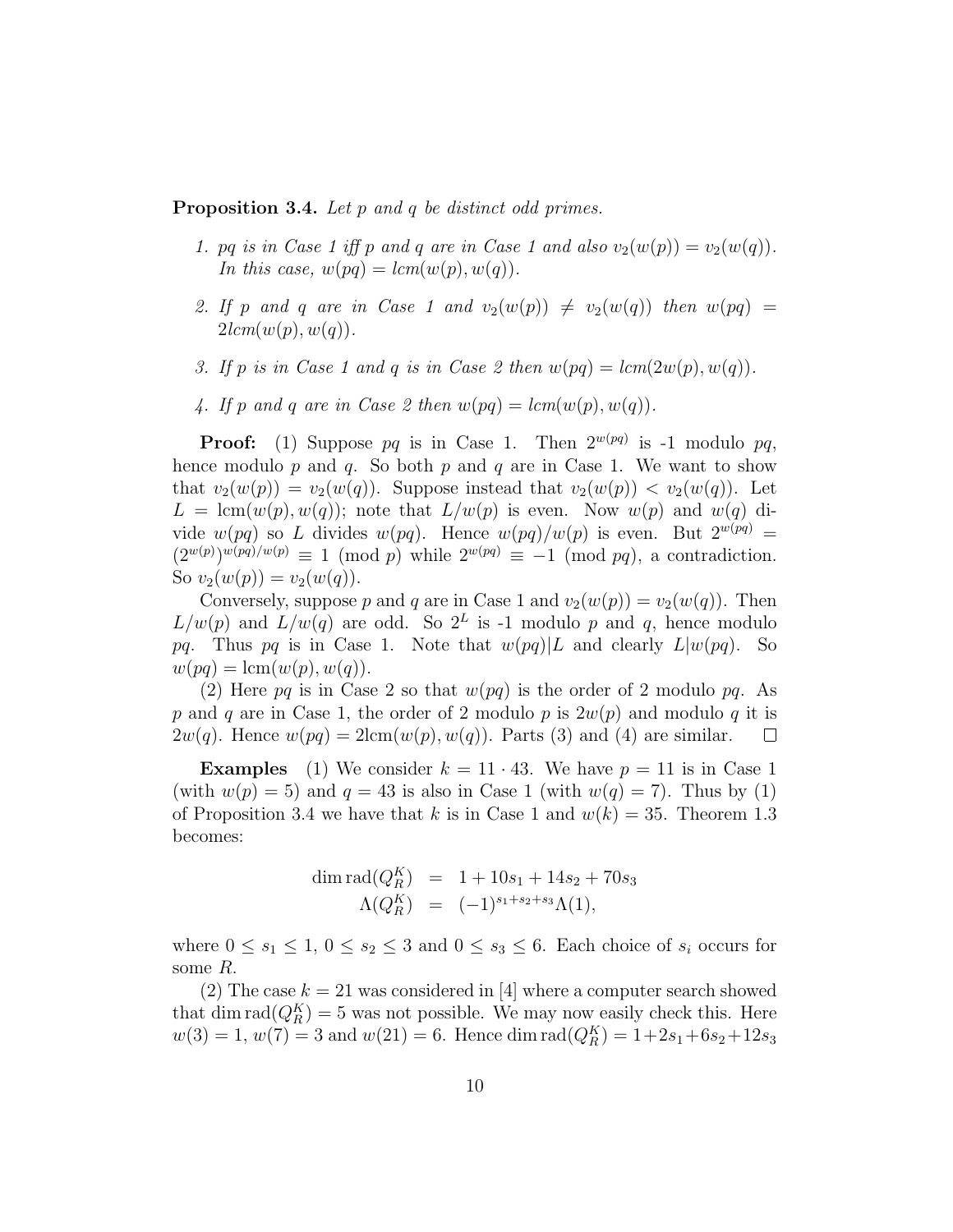with each  $s_i \in \{0,1\}$ . Thus 5,11 and 17 are precisely the odd values missed by dim  $\text{rad}(Q_R^K)$ .

(3) The value of  $\dim \text{rad}(Q_R^K)$  does not always determine  $\Lambda(Q_R^K)$ , even when  $R(1) = 0$  (so that  $\Lambda(1) = 1$ ). Consider  $k = 19 \cdot 73$ . Here  $p = 19$  is in Case 1 with  $w(p) = 9$  and 2 not a square modulo p. And  $q = 73$  is in Case 2 with  $w(q) = 9$  and 2 a square modulo q. So

$$
\dim \operatorname{rad}(Q_R^K) = 1 + 18s_1 + 18s_2 + 36s_3
$$
  

$$
\Lambda(Q_R^K) = (-1)^{s_1+1}\Lambda(1),
$$

where  $0 \le s_1 \le 1, 0 \le s_2 \le 4$  and  $0 \le s_3 \le 36$ . Then  $\dim \text{rad}(Q_R^K) = 19$  has two solutions, namely  $(s_1, s_2, s_3) = (1, 0, 0)$  and  $(0, 1, 0)$ , that yield different values of  $\Lambda(Q_R^K)$ . We can construct specific examples using Corollary 1.4. We can take  $Q_{19}$  or  $(x^9 + x + 1)(x^9 + x^8 + 1)$  (a self-reciprocal factor of  $Q_{73}$ ) for  $(x^k + 1, (R^*)_{dn})$ . Assuming  $R(1) = 0$  so that  $\Lambda(1) = 1$ , these yield

$$
R_1 = x^{2^{10}} + x^{2^9}
$$
  
\n
$$
R_2 = x^{2^{10}} + x^{2^9} + x^{2^8} + x^{2^7} + x^{2^2} + x^2.
$$

Both give radicals of dimension 19 but  $\Lambda(Q_{R_1}^K) = +1$  while  $\Lambda(Q_{R_2}^K) = -1$ .

#### 4 Maximal Artin-Schreier Curves

The Artin-Schreier curves considered here are:

$$
C_R(K): y^2 + y = xR(x),
$$

where  $x, y \in K$ . This has genus  $g = \frac{1}{2}$  $\frac{1}{2}$  deg  $R(x)$  by [12] VI.4.1. The number of points in K-projective space on  $C_R$  is:

$$
#C_R(K) = 2N(Q_R^K) + 1 = 2^k + 1 + \Lambda(Q_R^K)\sqrt{2^{k+r}},
$$

where  $r = \dim \text{rad}(Q_R^K)$  and we have used Equation 1. The curve is *maximal* if equality holds in the Hasse-Weil bound

$$
#C_R(K) \le 2^k + 1 + 2g\sqrt{2^k} = 2^k + 1 + \deg R(x)\sqrt{2^k}.
$$

Clearly equality holds only if  $k$  is even. Maximal curves yield the best algebraic geometry codes.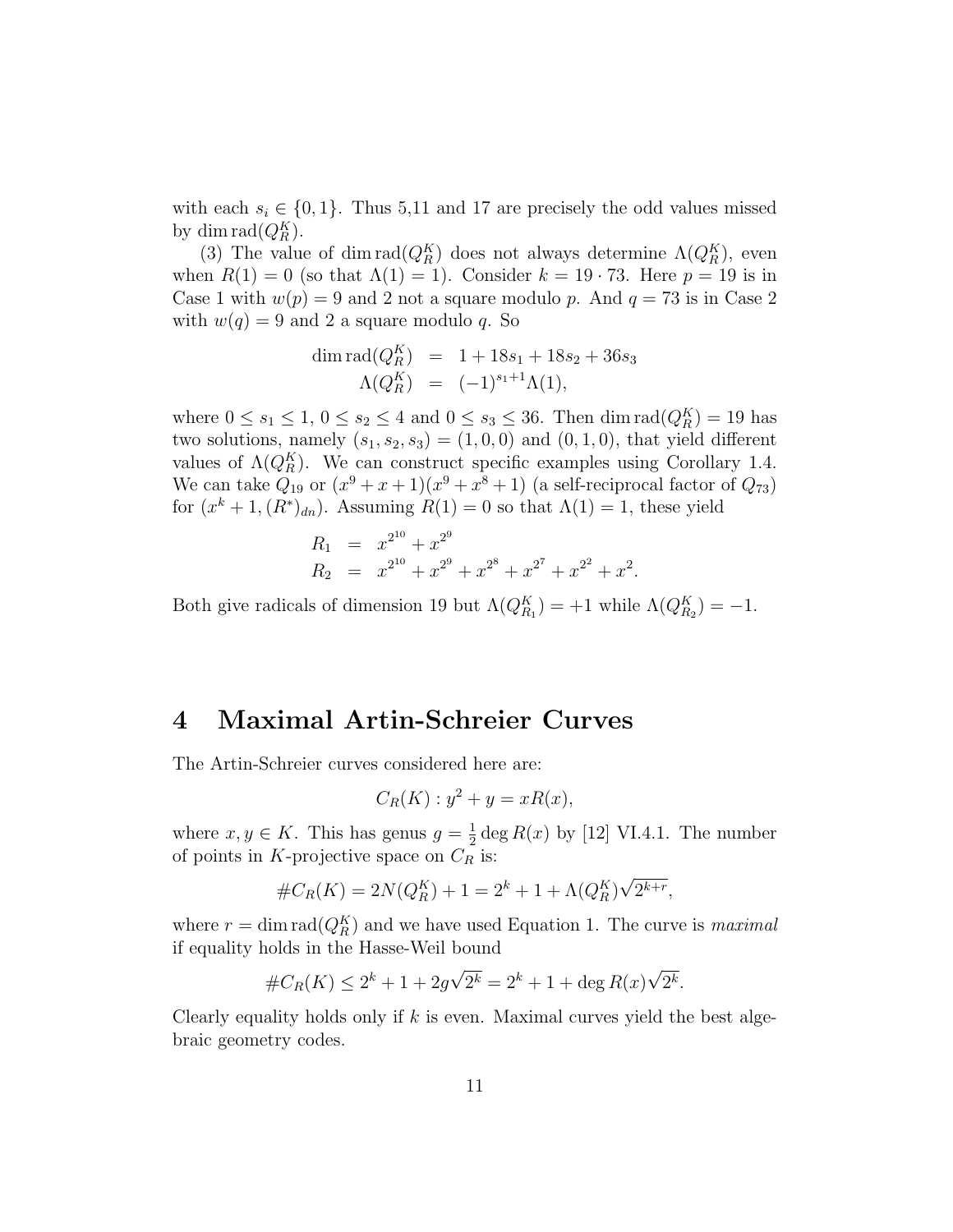**Lemma 4.1.** Let k be even and  $r = \dim rad(Q_R^K)$ . Then  $C_R(K)$  is maximal iff

- 1. deg  $R(x) = 2^{r/2}$  and
- 2.  $\Lambda(Q_R^K) = +1.$

√ √ **Proof:** We require  $\Lambda(Q_r^K)$  $2^{k+r} = \deg R(x)$  $k$ , which yields the result.  $\Box$ 

In [5] we found all R and K with  $C_R(K)$  maximal and  $k - r = 2$  (note: the codimension  $k - r$  is necessarily even). We also gave one example, found by computer search, of a maximal  $C_R(K)$  with  $k - r = 4$ . As Lemma 4.1 prescribes the invariants of  $Q_R^K$ , we may now find all codimension 4 maximal curves, at least for a wide range of k.

As k must be even, Theorem 1.3 reduces the computation of  $\Lambda(Q_R^K)$  to that of  $\Lambda(Q_R^T)$  where  $T = \mathbf{F}_{2^t}$  for t, the highest 2-power dividing k. We have been unable to do this in general, hence our restrictions on  $k$ .

Define

for  $0 \le i \le 1$   $S_i = \text{number of } \epsilon_j = 1 \text{ with } j \equiv i \pmod{2}$ for  $0 \le i \le 3$   $T_i$  = number of  $\epsilon_j = 1$  with  $j \equiv i \pmod{4}$ .

**Lemma 4.2.** 1. Suppose  $K = \mathbf{F}_4$ . Then:

$$
\Lambda(Q_R^K) = \begin{cases} 0, & \text{if } S_0 \text{ is odd} \\ +1, & \text{if } S_0 \text{ is even.} \end{cases}
$$

2. Suppose  $K = \mathbf{F_{16}}$ . Then:

$$
\Lambda(Q_R^K) = \begin{cases} 0, & \text{if } T_0 \text{ is odd and } T_1 + T_3 \text{ is even} \\ +1, & \text{if } T_0 \equiv T_1 + T_3 \pmod{2} \\ -1, & T_0 \text{ is even and } T_1 + T_3 \text{ is odd.} \end{cases}
$$

**Proof:** We check (2). If  $x \in K$  then  $x^{2^i} = x^{2^j}$  when  $i \equiv j \pmod{4}$ . Hence, as a function on K,  $R = T_0x + T_1x^2 + T_2x^4 + T_3x^8$ . Further,  $x^3 \in \mathbf{F}_4$ so that  $tr(x^3) = 0$  and

$$
tr(x^9) = tr(x^{18}) = tr(x^3).
$$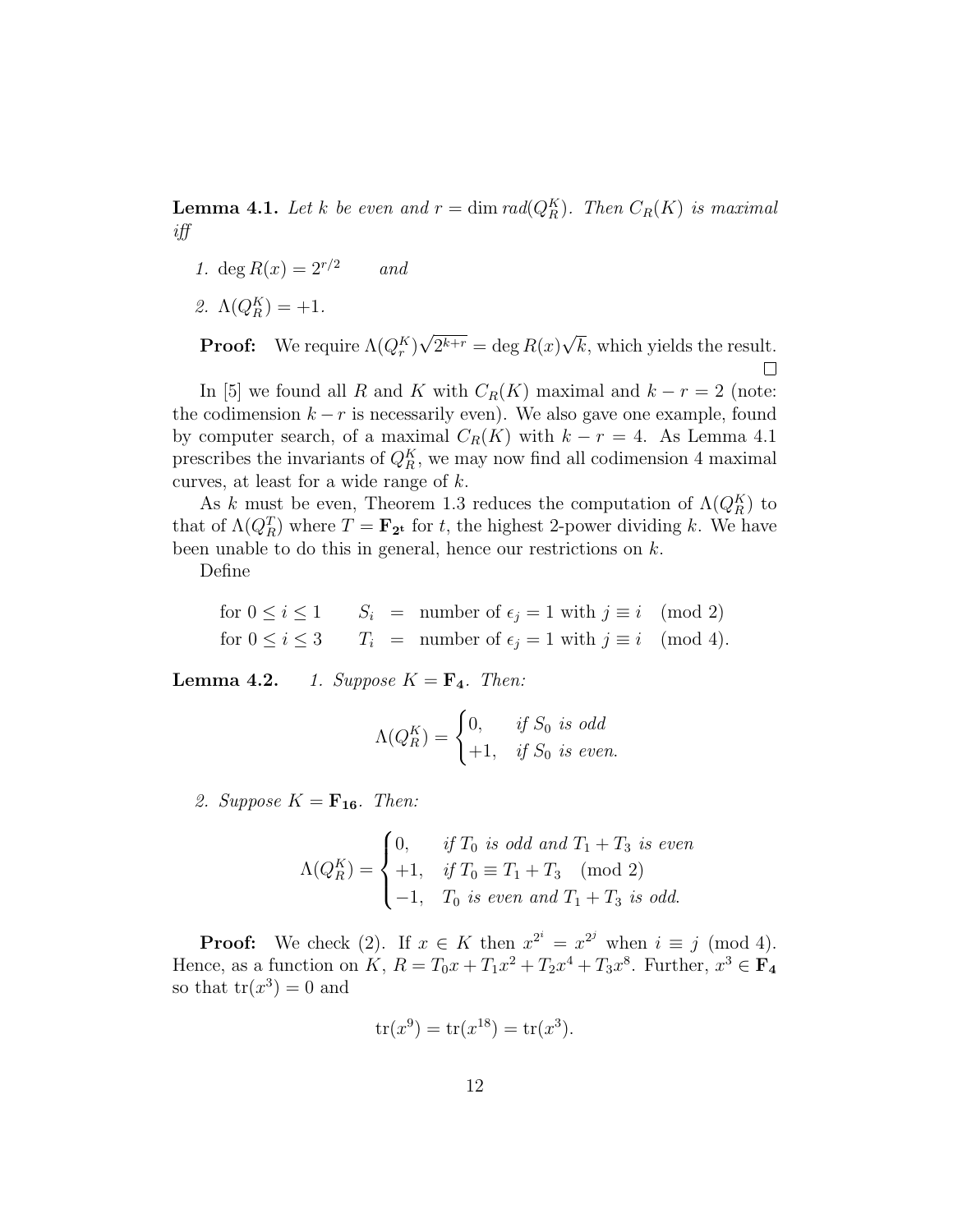Thus  $Q_R(x) = \text{tr}(T_0 x^2 + (T_1 + T_3)x^3)$  for all  $x \in K$ . A simple computation shows that  $\mathbf{z}$ 

$$
N(Q_R^K) = \begin{cases} 4, & \text{if } T_0 \text{ even, } T_1 + T_3 \text{ odd} \\ 8, & \text{if } T_0 \text{ odd, } T_1 + T_3 \text{ even} \\ 12, & \text{if } T_0 \text{ odd, } T_1 + T_3 \text{ odd} \\ 16, & \text{if } T_0 \text{ even, } T_1 + T_3 \text{ even.} \end{cases}
$$

Comparing with Equation 1 gives the result. The proof of (1) is similar and easier.  $\Box$ 

**Lemma 4.3.** Let  $r = \dim rad(Q_R^K)$ . If  $C_R(K)$  is maximal with  $k - r = 4$ then k is divisible by 3 or 8. Further, if k is divisible by 5 but not 8 then  $s_5$ is its maximal value.

**Proof:** Assume k is not divisible by 8. Write  $k = tn$  with n odd and  $t = 2$  or 4. By 1.3  $\overline{\phantom{a}}$ 

$$
k - 4 = s_1 + \sum_{d|n} 2s_d w(d),
$$
\n(2)

with  $s_1 \in \{2, t\}$  and  $0 \le s_d \le t\nu(d)$ . Note that the maximum values,  $s_1 = t$  $s_d = t\nu(d)$ , make the right side of Equation 2 equal to k. We are looking for a solution just below the maximum.

If  $w(d) \leq 2$  then d divides  $2^2 \pm 1$ ,  $2 \pm 1$  and so  $d = 3$  or 5. Thus if no d is 3 or 5 then every  $w(d) > 2$  and there is no solution to Equation 2.

Suppose, if possible, that 3 does not divide k. Then  $k = 5m$  for some even m. Write  $m = 2m_0$ . The only solution to Equation 2 is:

$$
s_1 = t
$$
  $s_5 = t - 1$   $s_d = t\nu(d)$  for  $d \neq 5$ .

This is also the only solution if  $s<sub>5</sub>$  is not maximal (whether or not 3 divides k). Our construction, Corollary 1.4, shows that

$$
(x^{k} + 1, (R^{*})_{dn}) = (x+1)^{t} Q_{5}^{t-1} \prod_{d \neq 5} Q_{d}^{t} = (x^{k} + 1) / Q_{5}.
$$

By Lemma 4.1,  $\deg R = 2^{(k-4)/2}$  and so  $\deg(R^*)_{dn} = k - 4$ . Hence

$$
R^* = \frac{x^k + 1}{Q_5} = \frac{(x+1)(x^k + 1)}{x^5 + 1} = (x+1) \sum_{i=0}^{m-1} x^{5i}.
$$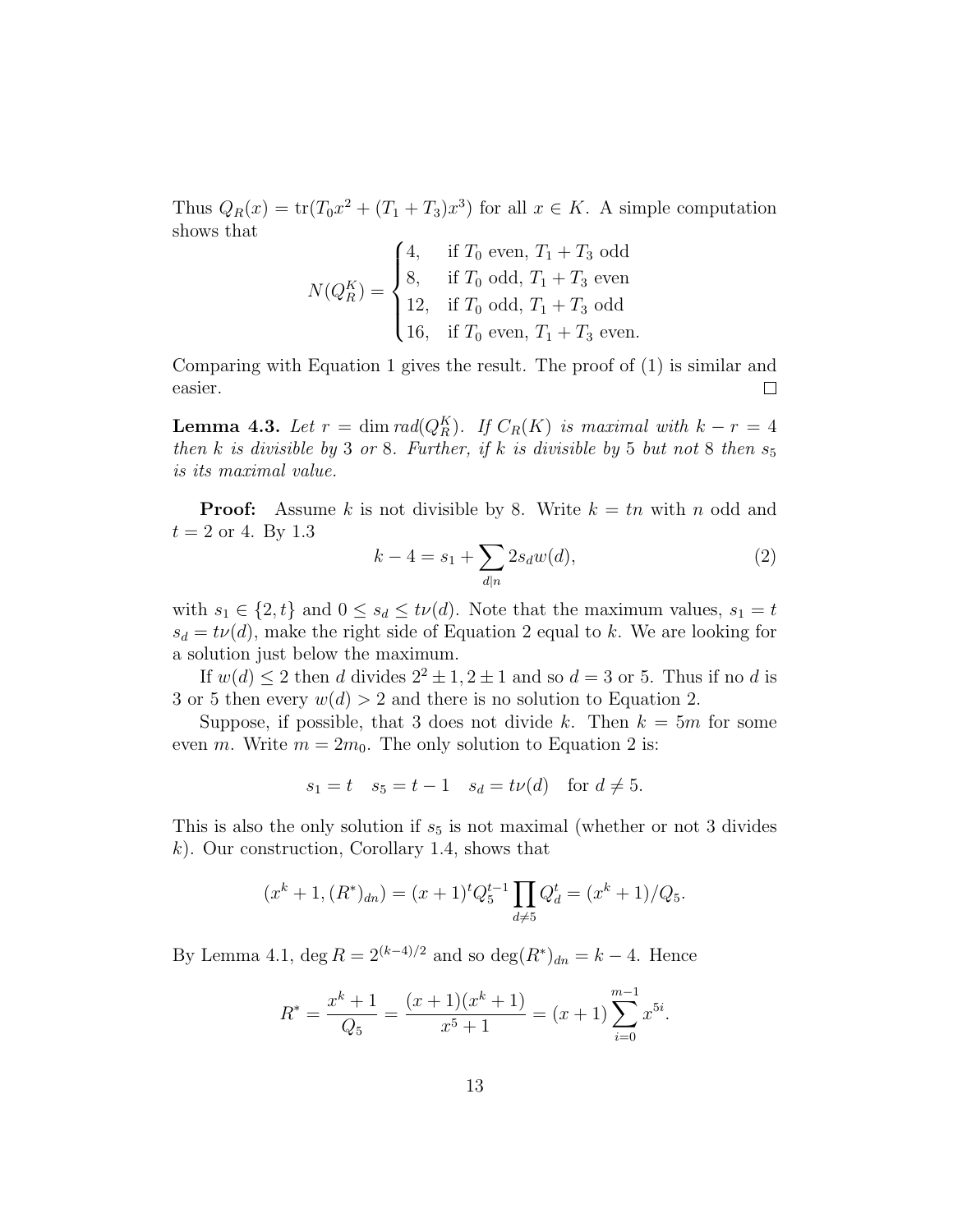And so

$$
R = \epsilon x + \sum_{i=0}^{m_0-1} \left( x^{2^{5(m_0-i)-2}} + x^{2^{5(m_0-i)-3}} \right),
$$

for  $\epsilon \in \{0,1\}.$ 

Lemma 4.1 gives  $\Lambda(Q_R^K) = +1$  while Theorem 1.3 gives  $\Lambda(Q_R^K) = -\Lambda(t)$ . Hence  $t = 4$  since, by Lemma 4.2,  $\Lambda(2) \neq -1$ . So Lemma 4.2 gives  $T_0$  is even and  $T_1 + T_3$  is odd. We have R explicitly so we compute the  $T_i$ , writing  $m_0 = 4\ell + u$ :

$$
\begin{array}{c|c|c|c|c|c} u & T_0 & T_1 & T_2 & T_3 \\ \hline 0 & 2\ell + \epsilon & 2\ell & 2\ell & 2\ell \\ 1 & 2\ell + \epsilon & 2\ell & 2\ell + 1 & 2\ell + 1 \\ 2 & 2\ell + 1 + \epsilon & 2\ell & 2\ell + 1 & 2\ell + 2 \\ 3 & 2\ell + 2 + \epsilon & 2\ell + 1 & 2\ell + 1 & 2\ell + 2 \end{array} \tag{3}
$$

If  $\epsilon = 1$  then only  $u = 2$  gives  $T_0$  even, but the  $T_1 + T_3$  is even. Hence  $\epsilon = 0$ and we must have u odd. But then  $k = 5 \cdot 2m_0 = 5 \cdot 2(4\ell + u)$  is not divisible by  $t = 4$ , a contradiction. Hence k is divisible by 3.  $\Box$ 

**Example 4.4.** Lemma 4.3 can fail when  $k - r = 6$ . We use Corollary 1.4 to construct an example with  $k = 20$ . We need  $r = 14 = s_1 + 4s_5$  so we take  $s_1 = 2$  and  $s_5 = 3$ . Then

$$
(x^{k} + 1, (R^{*})_{dn}) = (x+1)^{2}Q_{5}^{3} = (x^{10} + 1)(x^{4} + x^{3} + x^{2} + x + 1)
$$
  

$$
R = x^{2^{7}} + x^{2^{6}} + x^{2^{5}} + x^{2^{4}} + x^{2^{3}} + \epsilon x.
$$

As before,  $\Lambda(Q_R^K) = -\Lambda(4)$  so that we require  $T_0$  to be even and  $T_1 + T_3$  to be odd. Thus taking  $\epsilon = 1$  gives an example of a maximal curve with  $k - r = 6$ and k not divisible by either 3 or 8.

**Theorem 4.5.** Suppose k is even but not a multiple of 8. Let  $r = \dim rad(Q_R^K)$ . Then the maximal curves  $C_R(K)$  with  $k - r = 4$  are precisely:

1.  $k = 6m$  with m odd and

$$
R = x^{2} + \sum_{i=1}^{3(m-1)/2} \left( x^{2^{6i+1}} + x^{2^{6i-1}} \right).
$$

2.  $k = 12m$  with m odd and

$$
R = x + \sum_{i=0}^{m-1} \left( x^{2^{6i+4}} + x^{2^{6i+2}} \right).
$$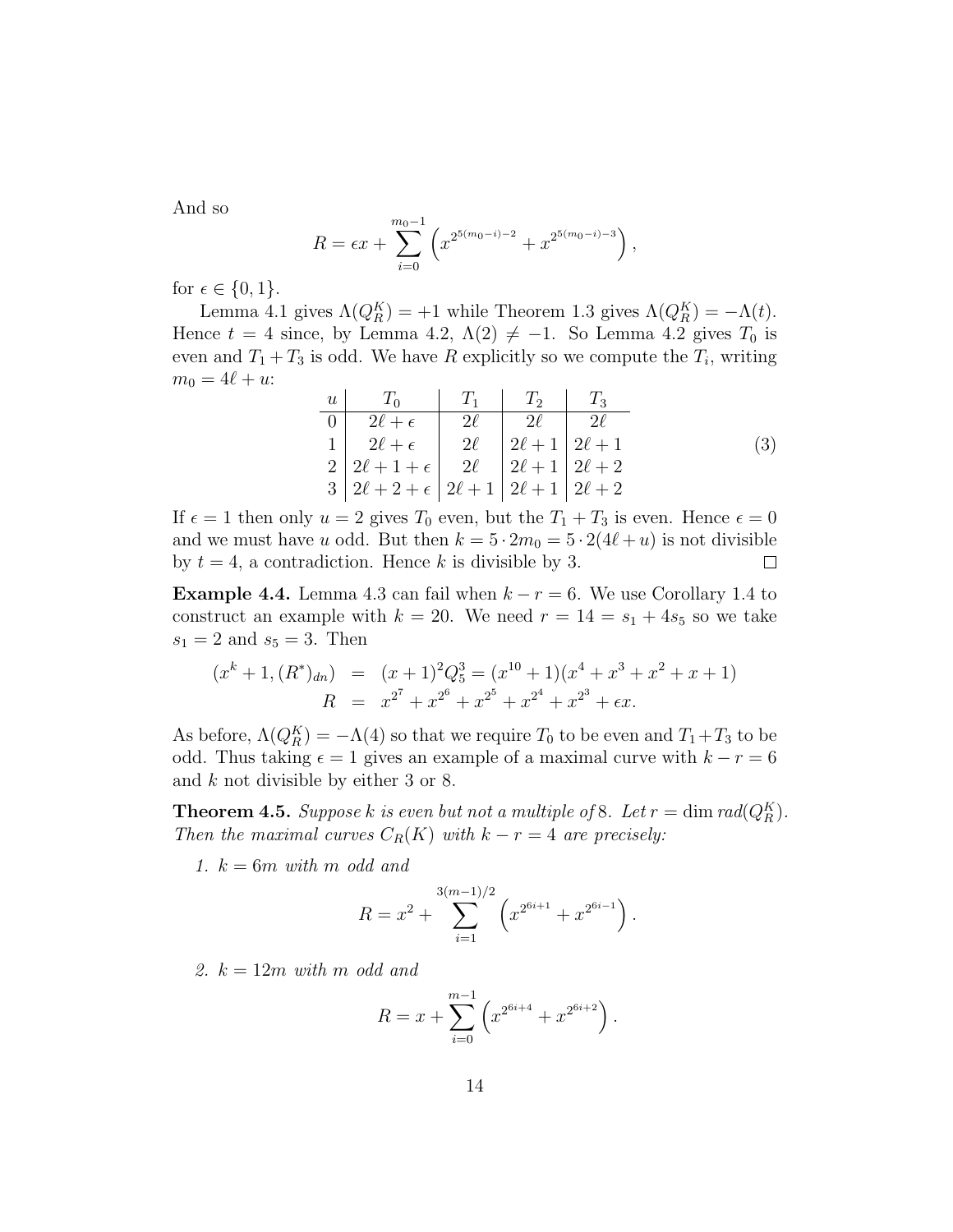3.  $k = 12m$  with m odd and

$$
R = x + \sum_{i=0}^{m-1} \left( x^{2^{6i+4}} + x^{2^{6i+3}} + x^{2^{6i+2}} \right).
$$

**Proof:** From Lemma 4.3 we have  $k = 6m$  or  $12m$  with m odd. We first do the case  $k = 6m$ . Equation 2 becomes:

$$
k - 4 = 2 + 2s_3 + \sum_{d \mid 3m, d \neq 3} 2s_d w(d),
$$

for  $0 \leq s_3 \leq 2$  and  $0 \leq s_d \leq 2\nu(d)$ . The only solution is  $s_3 = 0$  and  $s_d = 2\nu(d)$  for  $d \neq 3$ , since all  $w(d) > 2$  except for  $d = 5$  when  $s_5$  is its maximal value 2 by Lemma 4.3. Thus

$$
(x^{k} + 1, (R^{*})_{dn}) = \frac{x^{k} + 1}{Q_{3}^{2}} = (x^{2} + 1) \sum_{i=0}^{m-1} x^{6i}.
$$

Lemma 4.1 gives deg  $R = 2^{(k-4)/2}$  and  $\deg(R^*)_{dn} = k - 4$ . Hence  $R^*$  is this gcd and

$$
R = \epsilon x + \sum_{i=1}^{3(m-1)/2} \left( x^{2^{6i+1}} - x^{2^{6i-1}} \right).
$$

Lastly,  $\Lambda(Q_R^K) = +1$  by Lemma 4.1 while  $\Lambda(Q_R^K) = \Lambda(2)$  by Theorem 1.3. Hence  $\epsilon = 0$  by Lemma 4.2.

Now suppose  $k = 12m$  with m odd. Equation 1 becomes:

$$
k - 4 = s_1 + 2s_3 + \sum_{d \mid 3m, d \neq 3} 2s_d w(d),
$$

where  $s_1 \in \{2,4\}$ ,  $0 \leq s_3 \leq 4$  and  $0 \leq s_d \leq 4\nu(d)$ . As before, each  $s_d$ ,  $d \neq 1, 3$ , is its maximal value. So there are two solutions,  $(s_1, s_3) = (4, 2)$ and (2,3). In the first case,  $(R^*)_{dn} = (x^k + 1)/Q_3^2$  and R has the form (2). Here Lemma 4.2 is used to determine the coefficient of  $x$ . In the second case,  $(R^*)_{dn} = (x^k + 1)/(x^6 + 1)$  and R has the form (3).  $\Box$ 

We note that the example of [5] is statement (2) of Theorem 4.5 with  $m = 1$ .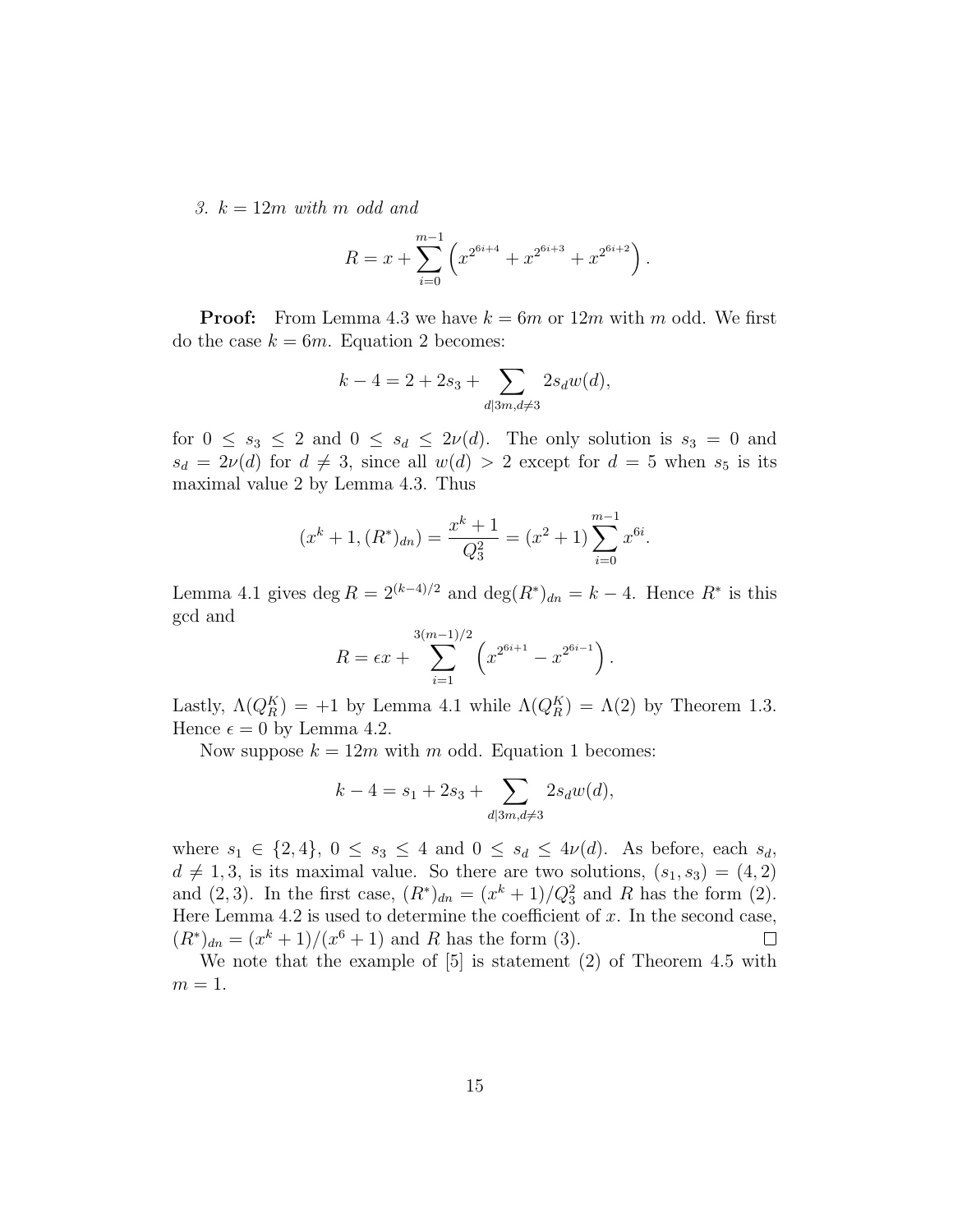### References

- [1] E. R. Berlekamp, Algebraic Coding Theory, McGraw-Hill, New York, 1968.
- [2] P. Delsarte and J.-M. Goethals, Irreducible binary codes of even dimension, in: 1970 Proc. Second Chapel Hill Conference on Combinatorial Mathematics and Its Applications, Univ. North Carolina, Chapel Hill, NC, 1970, pp. 100–113.
- [3] C. Ding, A. Salomaa, P. Solé and X. Tian, Three constructions of authentication/secrecy codes, in: M. Fossorier, T. Høholdt, A. Poli (Eds.), Applied Algebra, Algebraic Algorithms and Error-Correcting Codes (Toulouse, 2003), Lecture Notes in Computer Science, vol. 2643, Springer, Berlin, 2003, pp. 24–33.
- [4] R. Fitzgerald, Invariants of trace forms over finite fields of characteristic 2, preprint.
- [5] R. Fitzgerald, Highly degenerate quadratic forms over finite fields of characteristic 2, Finite Fields and Their Applications 11 (2005) 165– 181.
- [6] R. Fitzgerald and J. Yucas, Pencils of quadratic forms over GF(2), Discrete Math. 283 (2004) 71–79.
- [7] K. Khoo, G. Gong and D. R. Stinson, New family of Gold-like sequences, in: IEEE International Symposium on Information Theory 02, 2002, p. 181.
- [8] A. Klapper, Cross-correlation of geometric series in characteristic two, Des., Codes, and Cryptogr. 3 (1993) 347–377.
- [9] J. Knauer and J. Richstein, The continuing search for Wieferich primes, Math. Comp. 74 (2005) 1559–1563.
- [10] R. Lidl and H. Niederreiter, Finite Fields (second edition), Encyclopedia of Mathematics and Its Applications, vol 20, Cambridge University Press, Cambridge, 1997.
- [11] P. Ribenboim, The Little Book of Big Primes, Springer, New York, 1991.